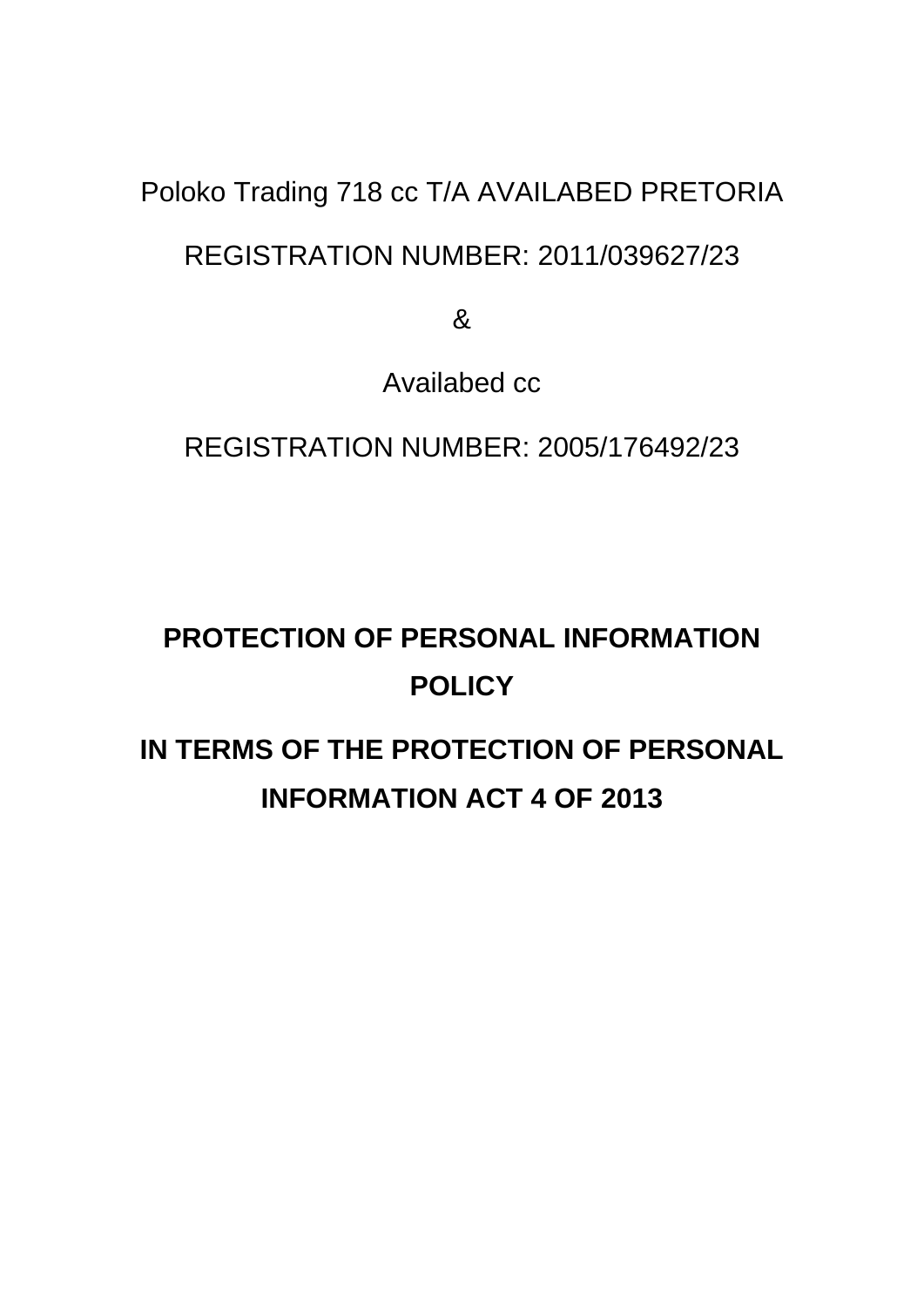| <b>VERSION</b>                      |            |
|-------------------------------------|------------|
| PUBLISHING DATE / COMMENCEMENT DATE | 01-07-2021 |
| <b>FREQUENCY OF REVIEW</b>          | Annually   |
| NEXT REVIEW DATE                    | 01-08-2022 |
| <b>POLICY OWNER</b>                 | AVAILABED  |

#### **POLICY STATEMENT**

The right to privacy is an integrated principle and right envisaged in society and protected in the South African Constitution and under the provisions and regulations of the Protection of Personal Information Act 4 of 2013 ("POPIA").

POPIA aims to promote the protection of personal information processed by public and private bodies and to introduce conditions and processes so as to establish minimum requirements for the processing of personal information in a context-sensitive manner.

Availabed is involved in the collection, use and disclosure of certain aspects of personal information of clients, customers, employees, service suppliers and other stakeholders.

In the essence and spirit of POPIA Availabed has drafted and adopted this policy in attempts to commit and effectively manage personal information in accordance with POPIA.

This policy forms an integrated part of Availabed's internal business processes and procedures.

All employees, volunteers, contractors, suppliers and any other role player acting on behalf of or for Availabed is required to familiarise themselves with the policy's requirements, procedures and provisions and **MUST** undertake to comply with the set out requirements, procedures and provisions.

#### **POLICY ADOPTION**

By signing this document, I authorise the policy owner's adoption of the processes and procedures outlined in this document.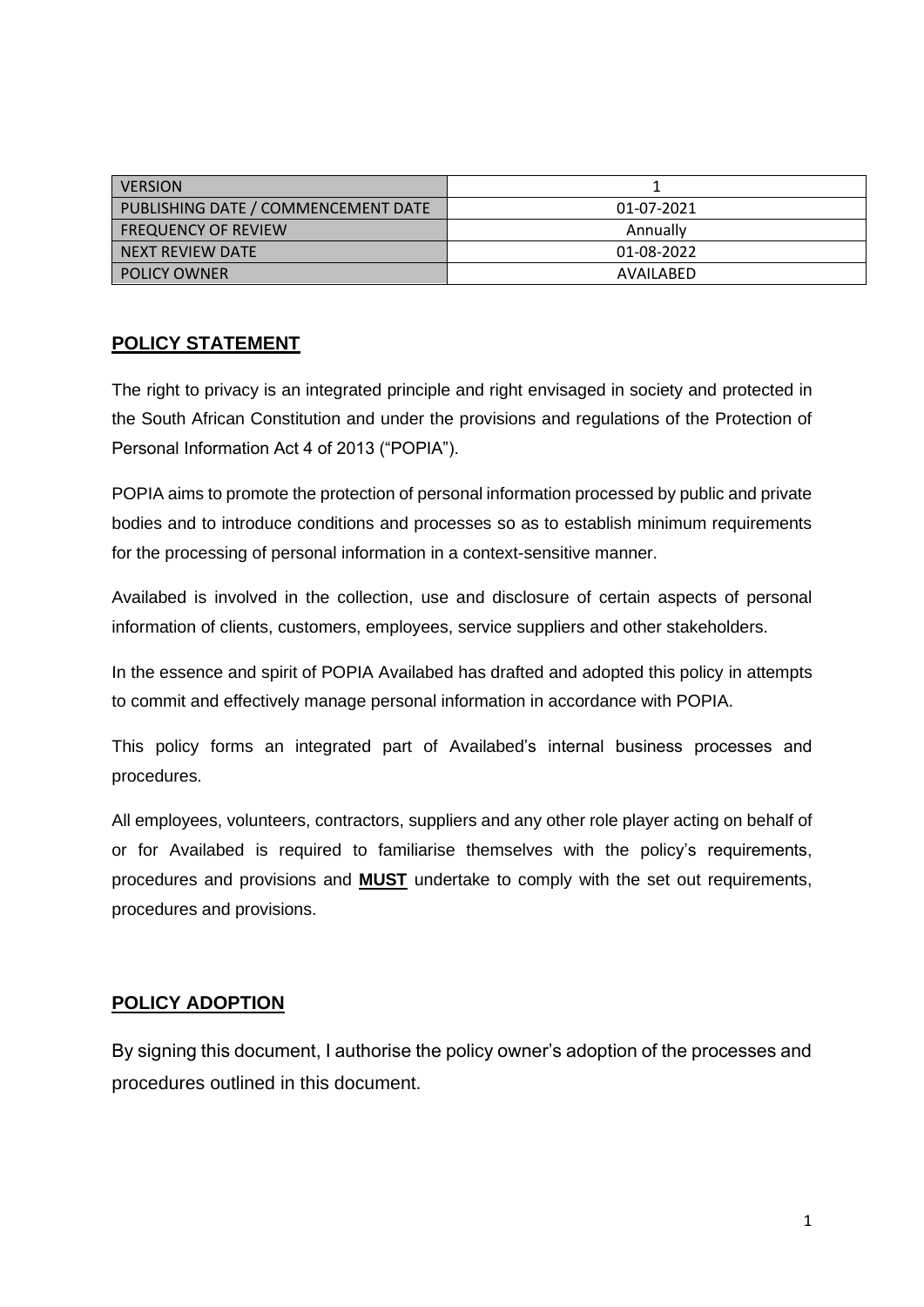| Name and Surname | Michelle Raubenheimer                  |
|------------------|----------------------------------------|
| Capacity         | Co-Owner                               |
| Signature        |                                        |
| Date             | $\mu$ <sup>N</sup> $\sim$ 30 June 2021 |

#### **TABLE OF CONTENTS**

- 1. Policy statement and Policy adoption
- 2. Definitions in terms of POPIA
- 3. Policy Purpose
- 4. Policy Application
- 5. General guiding principles
- 6. Rights of Data Subjects
- 7. Information Officer
- 8. Specific duties and responsibilities
- 9. POPIA Audits
- 10. Request to access of Personal Information by a Data subject
- 11. POPIA Complaint procedure
- 12. Disciplinary Code of Conduct
- 13. Contact persons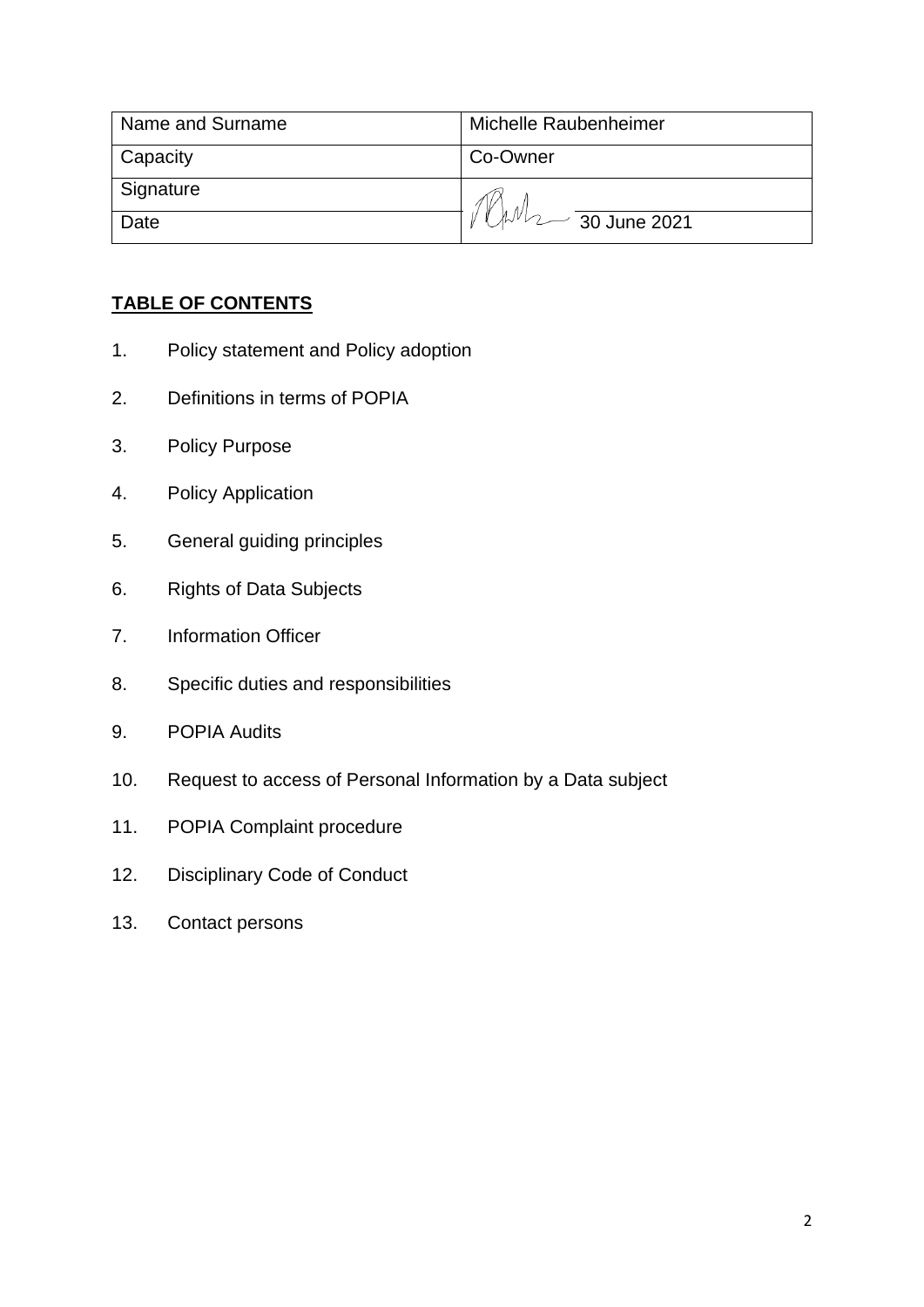#### **1. Definitions**

The following definitions as stated below shall be interpreted in the context that they appear, unless stated otherwise:

1.1. **Personal information** means;

Information relating to an identifiable, living, natural person, and where it is applicable, an identifiable, existing juristic person, including, but not limited  $to -$ 

- (i) Information relating to the race, gender, sex, pregnancy, marital status, national, ethnic or social origin, colour, sexual orientation, age, physical or mental health, well-being, disability, religion, conscience, belief, culture, language and birth of a person;
- (ii) Information relating to education, medical, financial, criminal or employment history of a person;
- (iii) Any identifying number, symbol, email address, physical address, telephone number, location information, online identifier or other particular assignment to the person;
- (iv)The biometric information of the person;
- (v) The personal opinions, views or preferences of the person;
- (vi)Correspondence sent by the person that is implicitly or explicitly of a private or confidential nature or further correspondence that would reveal the contents of the original correspondence;
- (vii) The views or opinions of another individual about the person;
- (viii) The name of the person if it appears with other personal information relating to the person of if the disclosure of the name itself would reveal information about the person.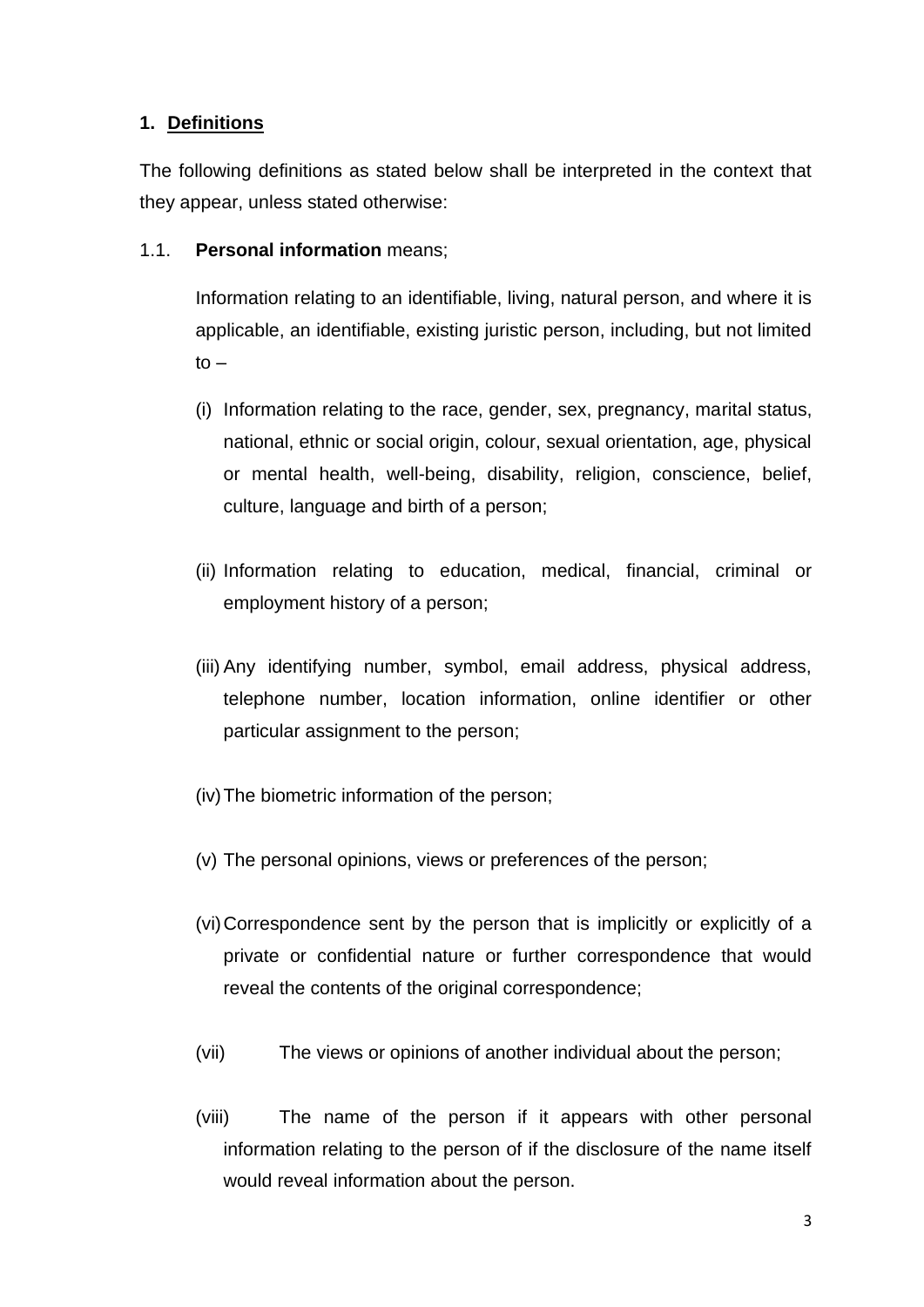- 1.2. **Person** means a natural or juristic person.
- 1.3. **Data Subject** means the person to whom the personal information relates.
- 1.4. **Responsible party** means a public or private body or any other person which, alone or in conjunction with others, determines the purpose of and means for processing personal information.
- 1.5. **Operator** means a person who processes personal information for a responsible party in terms of a contract or mandate, without coming under the direct authority of that party.
- 1.6. **Consent** means any voluntary, specific and informed expression of will in terms of which permission is given for the processing of personal information.
- 1.7. **Information Officer** of, or in relation to a
	- (a) Public body means an information officer or deputy information officer as contemplated in terms of section 1 or 17; OR
	- (b) Private body means the head of a private body as contemplated in section 1, of the promotion of access to information Act.
- The purpose of the information officer is to ensure that the company or organisation complies with POPIA.
- Where no information officer is appointed, the head of the company or the organisation will be responsible for performing the information officer's duties.
- Once the Information Officer is appointed, the officer must be registered with the South African Information Regulator established under POPIA prior to performing his or her duties.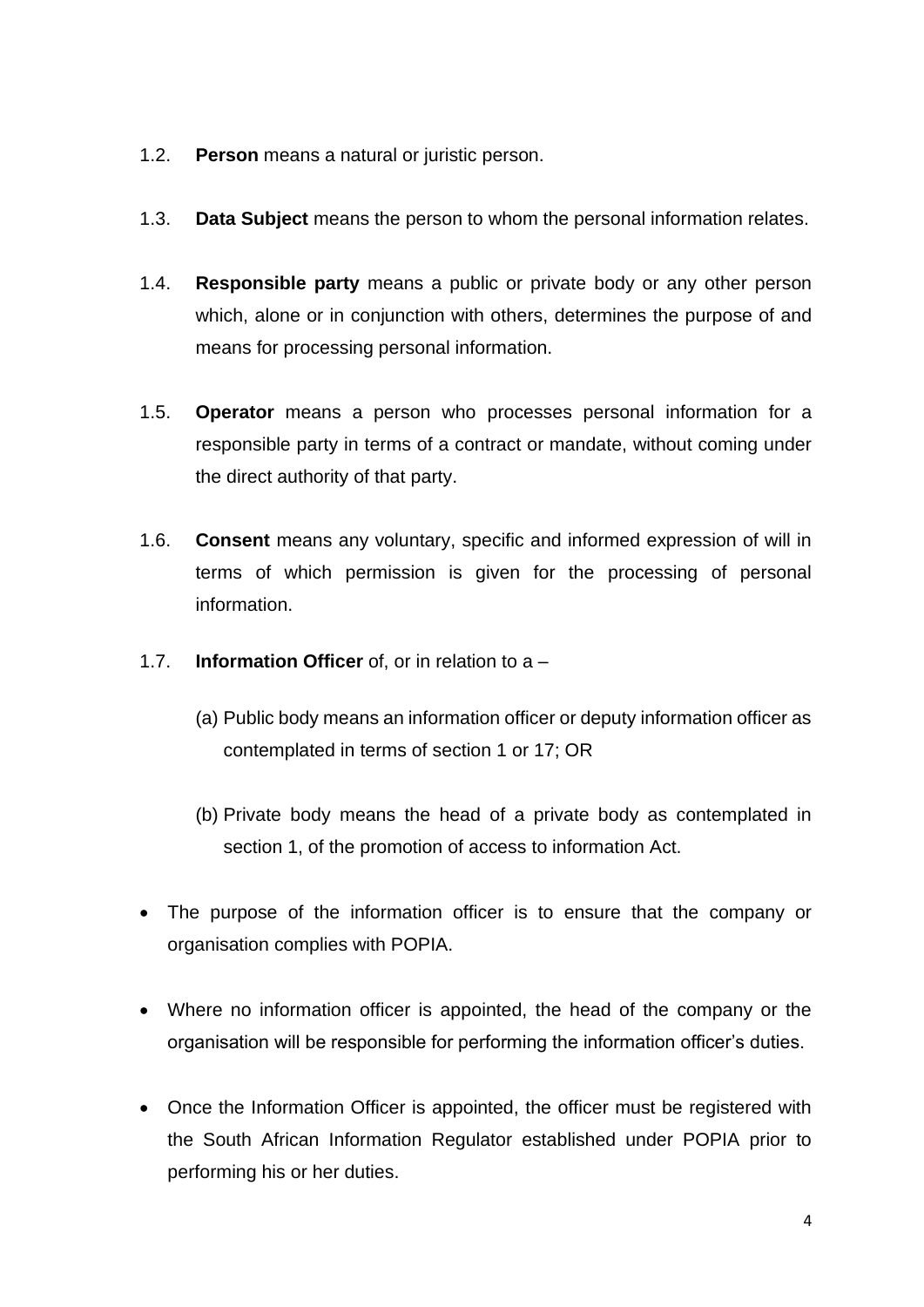- 1.8. **Regulator** means the Information Regulator established in terms of section 39.
- 1.9. **Processing** means any operation or activity or any set of operations, whether or not by automatic means, concerning personal information, including –
	- (a) The collection, receipt recording, organisation, collation, storage, updating or modification, retrieval, alteration or use;
	- (b) Dissemination by means of transmission, distribution, or making available in any other form,
	- (c) Merging, linking, as well as restriction, degradation, erasure, or destruction of information.
- 1.10. **Record** means any recorded information
	- (a) Regardless of form or medium, including any of the following:
		- (i) Writing on any material;
		- (ii) Information produced, recorded or stored by means of any taperecorder, computer equipment, whether hardware or software or both, or other device, and any material subsequently derived from information so produced, recorded or stored.
		- (iii) Label, marking or other writing that identifies or describes any thing of which it forms part, or to which it is attached by any means;
		- (iv) Book, map, plan, graph or drawing;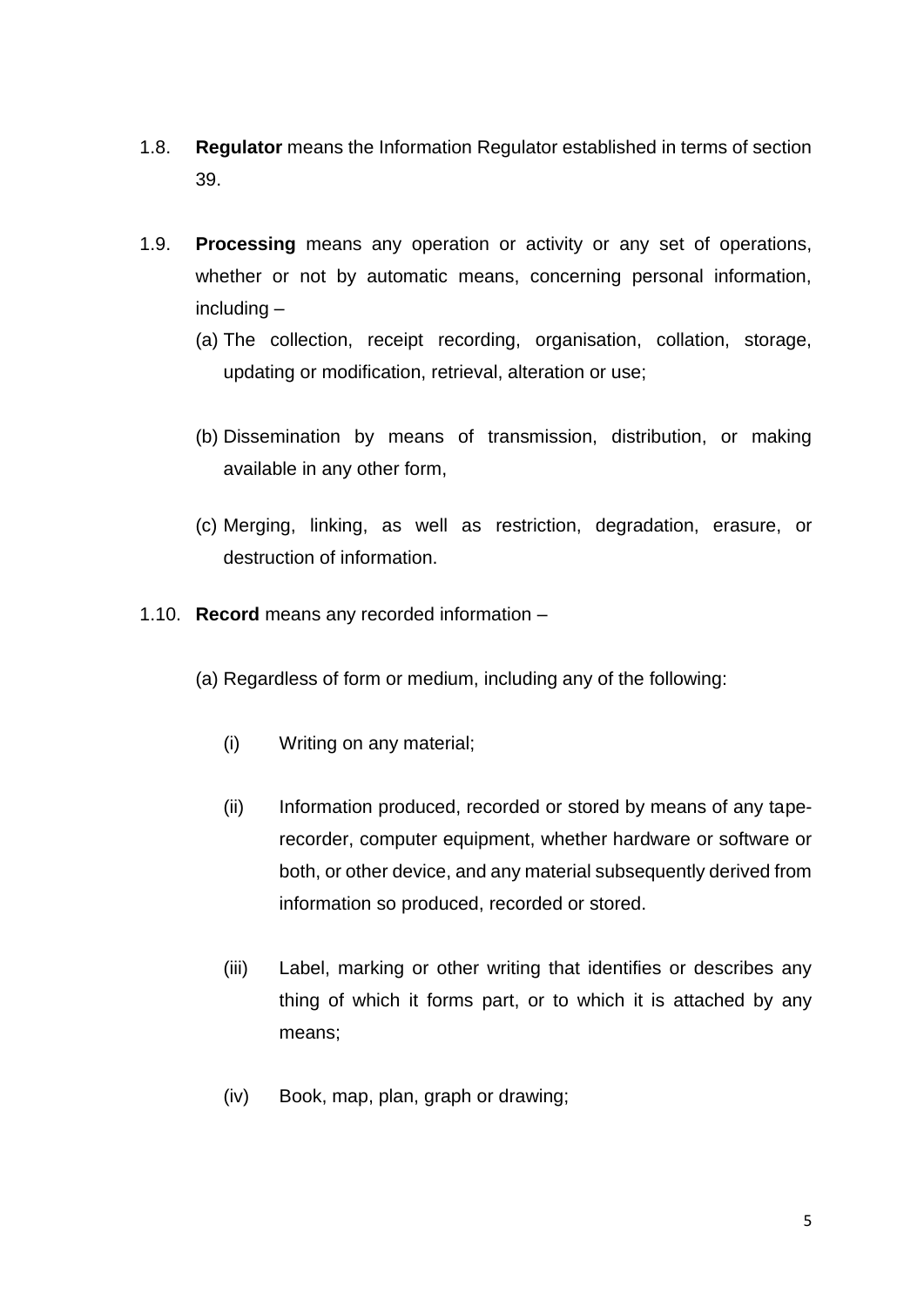- (v) Photograph, film, negative, tape or other device in which one or more visual images are embodied so as to capable, with or without the aid of some other equipment, of being reproduced.
- (b) In the possession or under the control of a responsible party.
- (c) Whether or not it was created by a responsible party; and
- (d) Regardless of when it came into existence.
- 1.11. **Electronic communication** means any text, voice, sound or image message sent over an electronic communications network which is stored in the network or in the recipient's terminal equipment until it is collected by the recipient.
- 1.12. **Filing system** means any structured set of personal information, whether centralised, decentralised, or dispersed on a functional or geographical basis, which is accessible according to specific criteria.
- 1.13. **Unique identifier** means any identifier that is assigned to a data subject and is used by a responsible party for the purpose of the operations of that responsible party and that uniquely identifies that data subject in relation to that responsible party.
- 1.14. **De-identify**, in relation to personal information of a data subject, means to delete any information that –
	- (a) Identifies the data subject;
	- (b) Can be used or manipulated by a reasonably foreseeable method to identify the data subject; OR
	- (c) Can be linked by a reasonably foreseeable method to other information that identifies the data subject.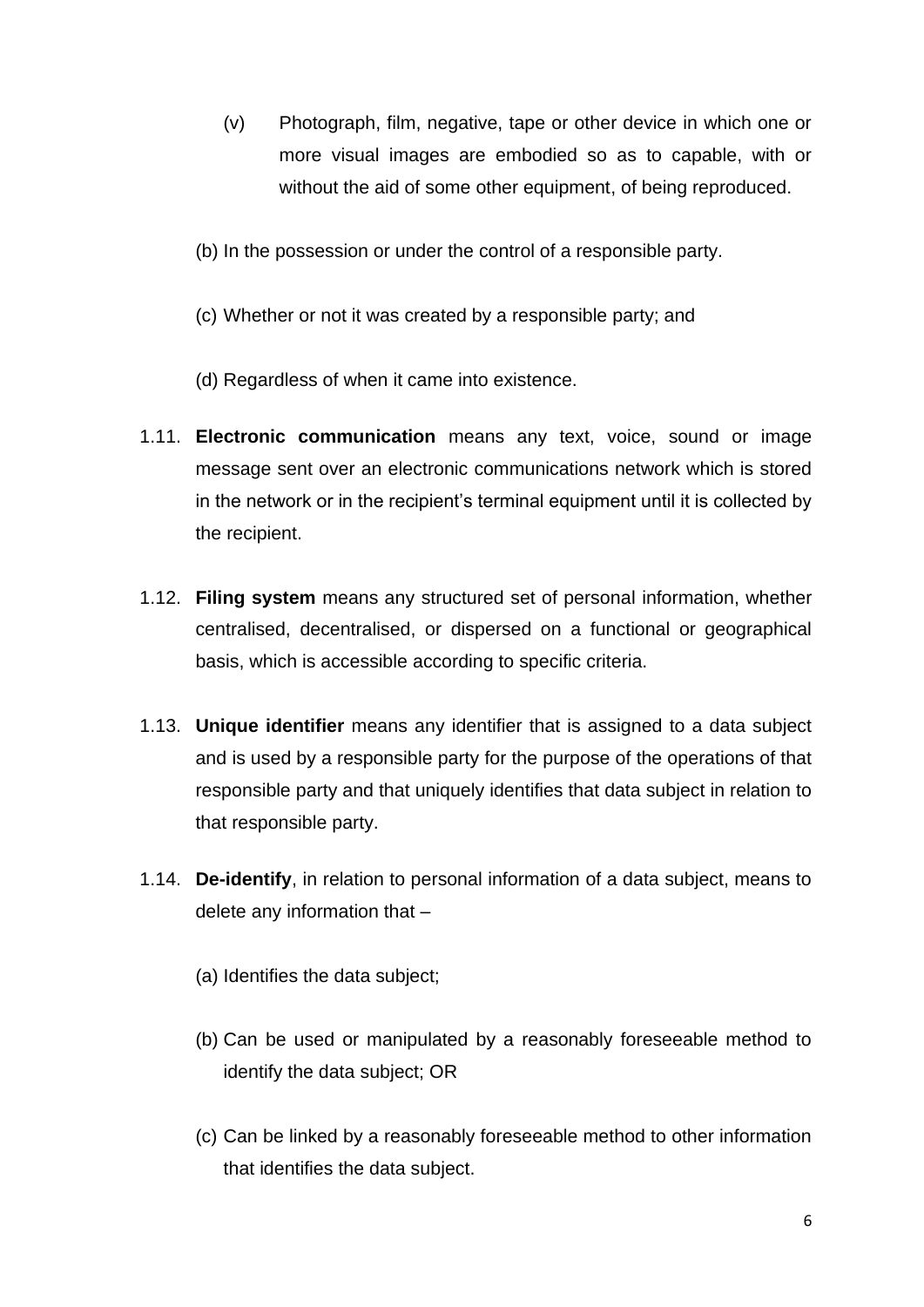- 1.15. **Re-identify**, in relation to personal information of a data subject, means to resurrect any information that has been de-identified, that –
	- (a) Identifies the data subject;
	- (b) Can be used or manipulated by a reasonably foreseeable method to identify the data subject; OR
	- (c) Can be linked by a reasonably foreseeable method to other information that identifies the data subject.
- 1.16. **Direct marketing** means to approach a data subject, either in person or by mail or electronic communication, for direct or indirect purpose of –
	- (a) Promoting or offering to supply, in the ordinary course of business, any goods or services to the data subject; OR
	- (b) Requesting the data subject to make a donation of any kind for any reason.

#### **2. Policy Purpose**

The purpose of this policy is to protect Availabed from compliance risk associated with the implementation of the provisions and regulations of POPIA, which includes:

#### **(i) Breaches of Confidentially**

Availabed could suffer loss in revenue where it is found that the personal information of clients, employees, suppliers or other stakeholders have been shared or disclosed without consent or inappropriately.

#### (ii) **Failing to offer choice**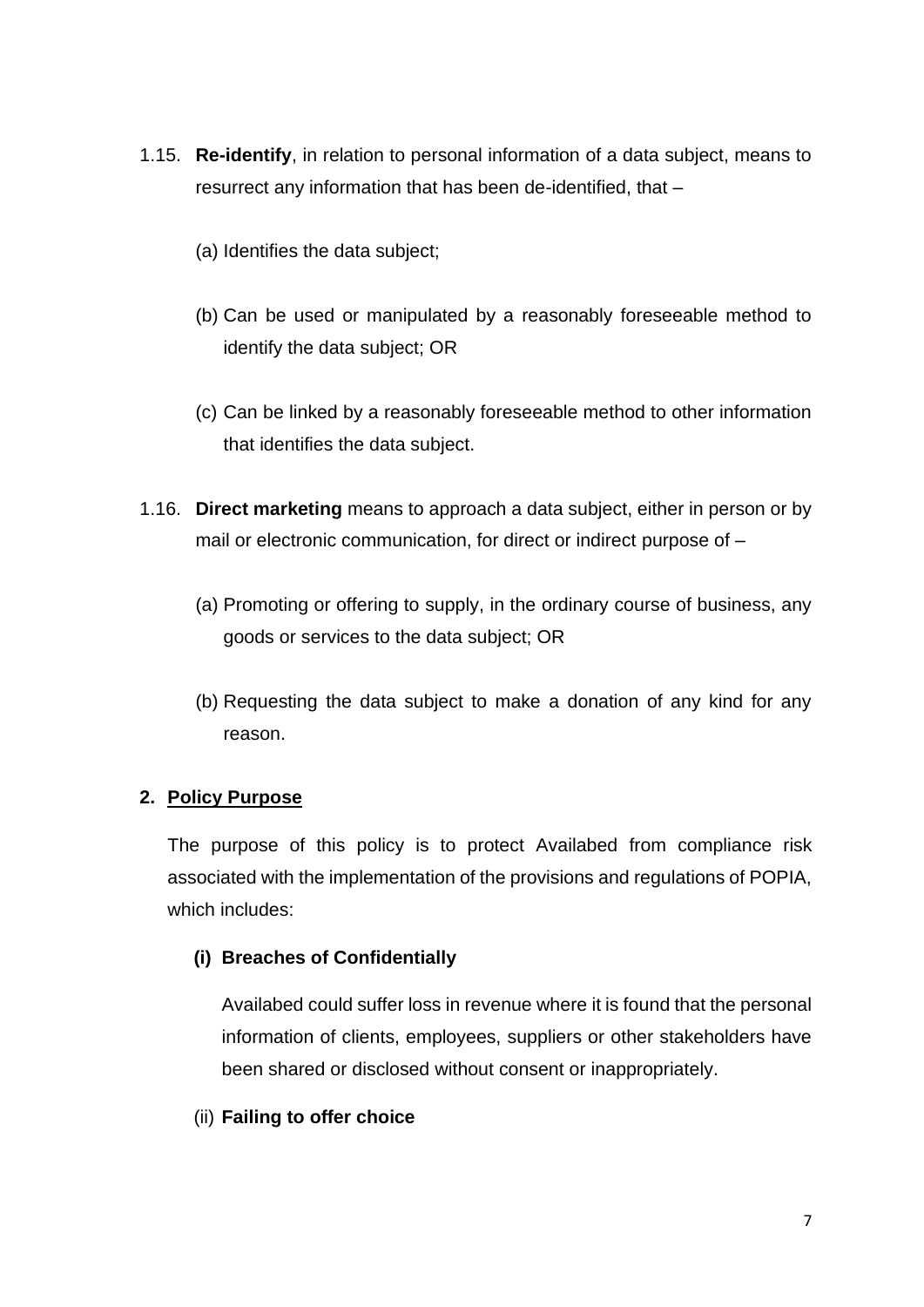The data subjects, i.e. clients, should be free to choose how their personal information is being processed and for what purpose.

#### (iii) **Reputational damage**

Availabed could suffer a decline in stakeholders and Goodwill should an adverse event such as a computer hacker deleting personal information held by them.

This policy document demonstrates Availabed's commitment and dedication to protect the privacy and privacy rights of data subjects, i.e. clients and suppliers, by implementing the following measures:

- (i) By cultivating an organisational culture that recognises privacy as a valuable integrated human right in society and within the realm of business.
- (ii) By developing and implementing internal procedures and protocols for the purpose of managing and limiting compliance risk associated with the protection of personal information as required under POPIA.
- (iii) By developing a business culture and practice in Availabed that will provide reasonable assurance that the right to privacy of data subjects are protected and balanced with the legitimate business of Availabed.
- (iv) By assigning specific duties and responsibilities to control owners, including the appointment of an information officer and where necessary and required appoint Deputy Information officers in order to assure compliance with the requirement of POPIA and to protect the rights and interests of data subjects and Availabed.
- (v) By continuously providing training to the employees to provide them guidance and to keep them up to date with the latest requirements and provisions of POPIA in order to allow them to continuously act in accordance with the Act.

#### **3. Policy Application**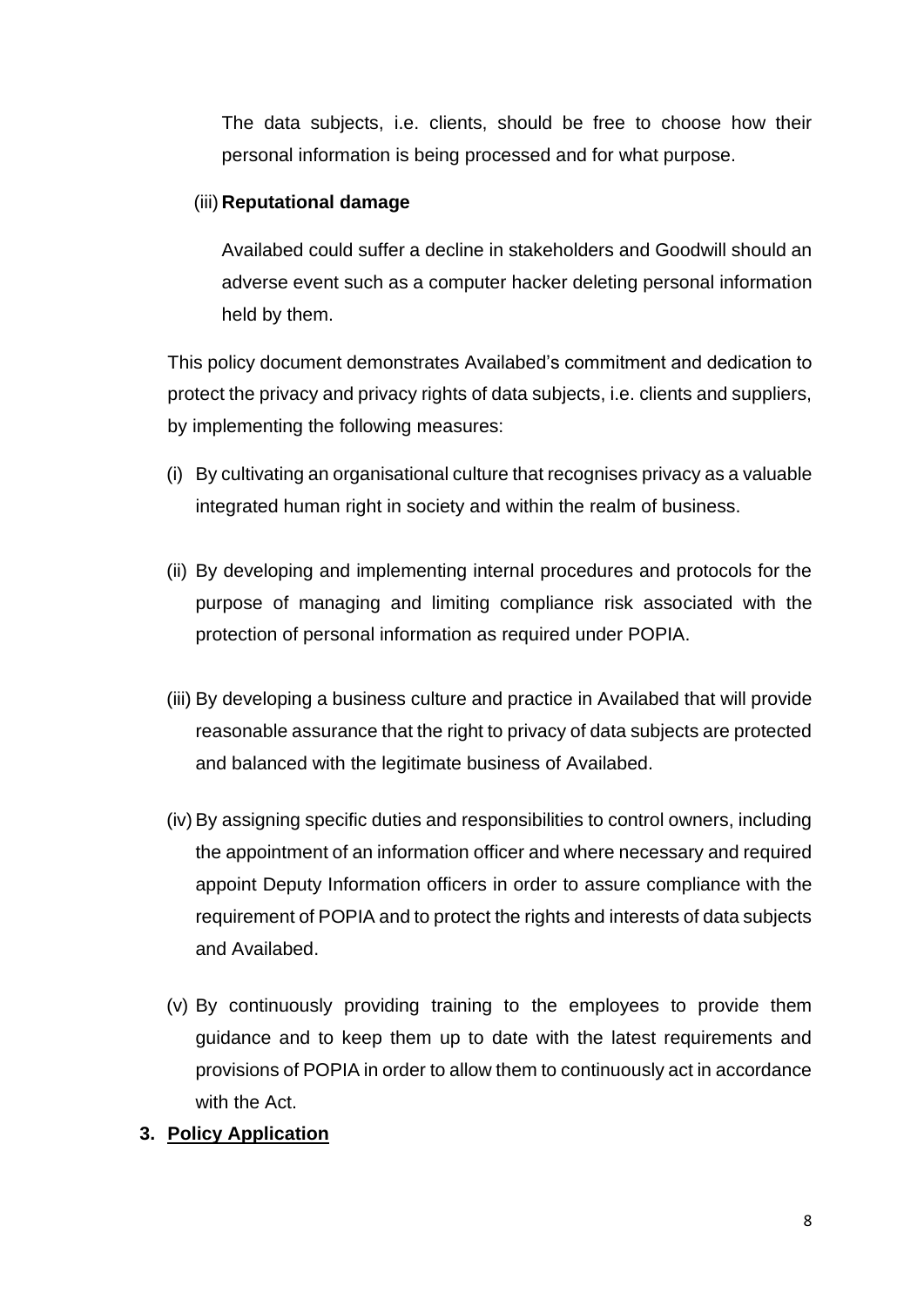In terms of **section 3 of POPIA**, the act applies to the processing of personal information entered in a record by or for a responsible party by making use of automated or non – automated means and the responsible party is domiciled in the Republic of South Africa.

In terms of **Section 6 of POPIA**, the act shall not apply to the processing of personal information for the following purposes:

- In the course of a purely personal or household activity;
- Personal information that has been de-identified to the extent that it cannot be re-identified again;
- By cabinet and its committees or the Executive Council of a province;
- Relating to the judicial functions of a court referred to in section 166 of the Constitution.

In summary of the above, this policy document and its guiding provisions and regulations apply to:

- All Employees and management of Availabed;
- All contractors, suppliers and other stakeholders acting on behalf of or in the interest of Availabed.

#### **4. General guiding principles**

All employees, suppliers, agents and other stakeholders acting on behalf of or in the interest of Availabed will at all times be subject to, and act in accordance with, the following guiding principles: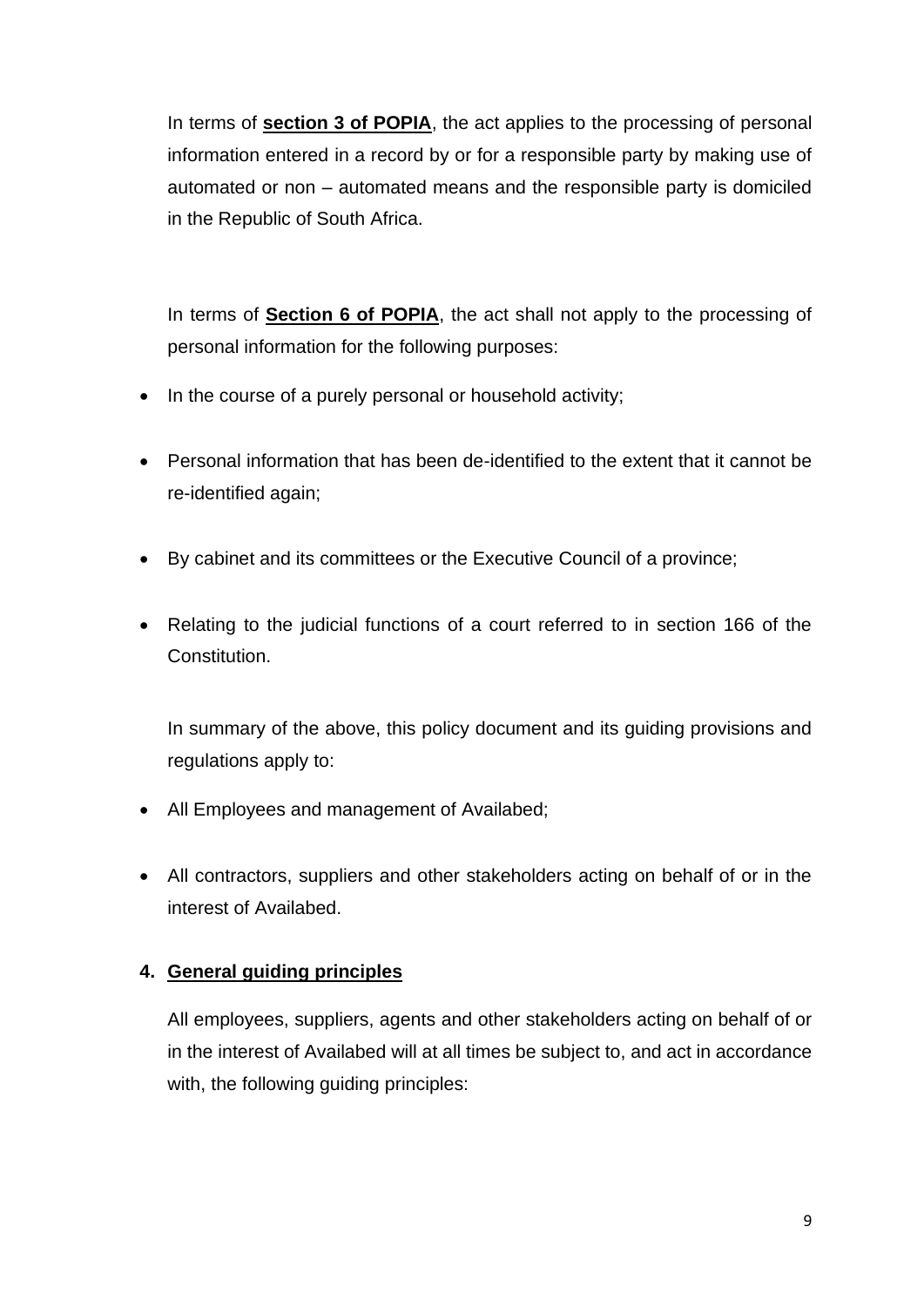#### **Accountability**

All employees, suppliers, agents and stakeholders acting on behalf of or in the interest of Availabed **MUST** ensure proper compliance with the provisions and regulations of POPIA and shall at all time act and perform their duties and responsibilities in accordance with the guidance principles outlined in this policy document.

Failing to comply with the provisions and regulations of POPIA could potentially damage and cause Availabed to suffer substantial harm financially, reputational and in terms of goodwill. It could also expose Availabed to a civil claim for damages.

Availabed shall hold all parties relating to is operational functioning liable for any failure to comply with the provisions and regulations of POPIA and shall enforce the necessary steps to remedy any failure.

#### **Processing limitation**

Availabed commits and ensures that all personal information under its control is processed in the following manners:

- Fair, lawful and non-excessive manner, And
- Only with the informed consent of the data subject, And
- Only for the specific defined purpose.

Availabed has implemented the following measures pertaining to the processing of the personal information of data subjects: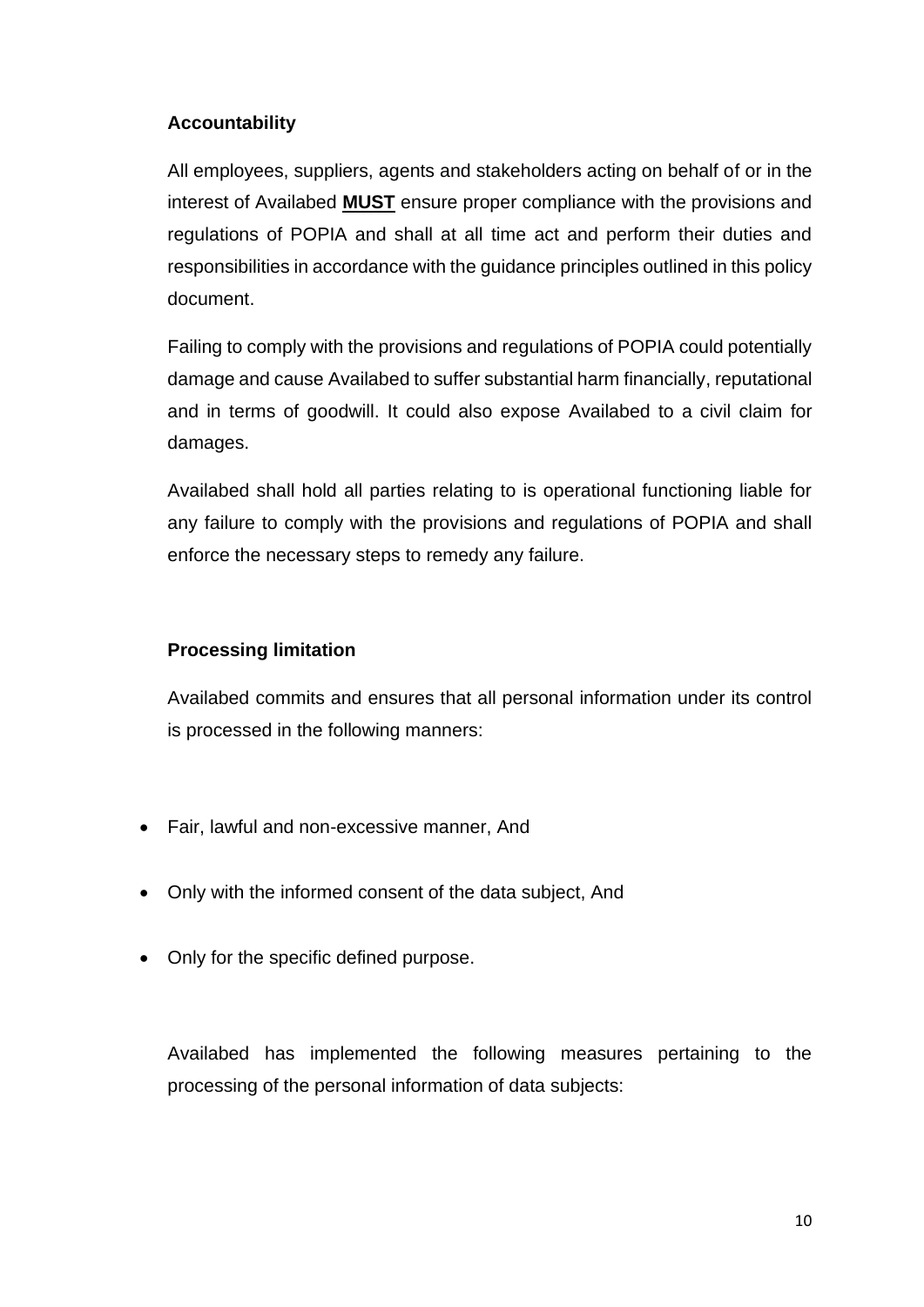- Data subjects will be informed of the reasons and purpose for collecting his, her or its personal information and obtain written consent prior to the processing of personal information.
- Where services or transactions are concluded over the telephone or electronic video feed, Availabed will confirm the purpose for collecting the personal information of the data subject with written consent via email direct after the telephone conversation or video feed.
- Availabed shall further in addition to the above make the necessary entry into the data subjects personal file noting that the data subject has been informed and that written consent has been received.
- Availabed hereby expressly undertakes not to distribute or share the personal information of their data subjects, i.e. clients and suppliers, between separate legal entities, individuals or third parties not directly involved with the facilitating of the purpose for which the information was originally collected.

#### **Purpose specification**

All employees, suppliers, agents or stakeholders acting on behalf or in the interest of Availabed shall be informed of the principle of transparency.

Availabed will process personal information of data subjects only for specific, explicit defined and legitimate reasons. Personal information shall be collected by Availabed for the following reasons, but not limited to:

- **Administrative purposes** Capturing of personal information for creating client files and for financial purposes.
- **Legal mandates and procedures** To capture personal information in order to comply and complete all legal mandates on behalf and for a client.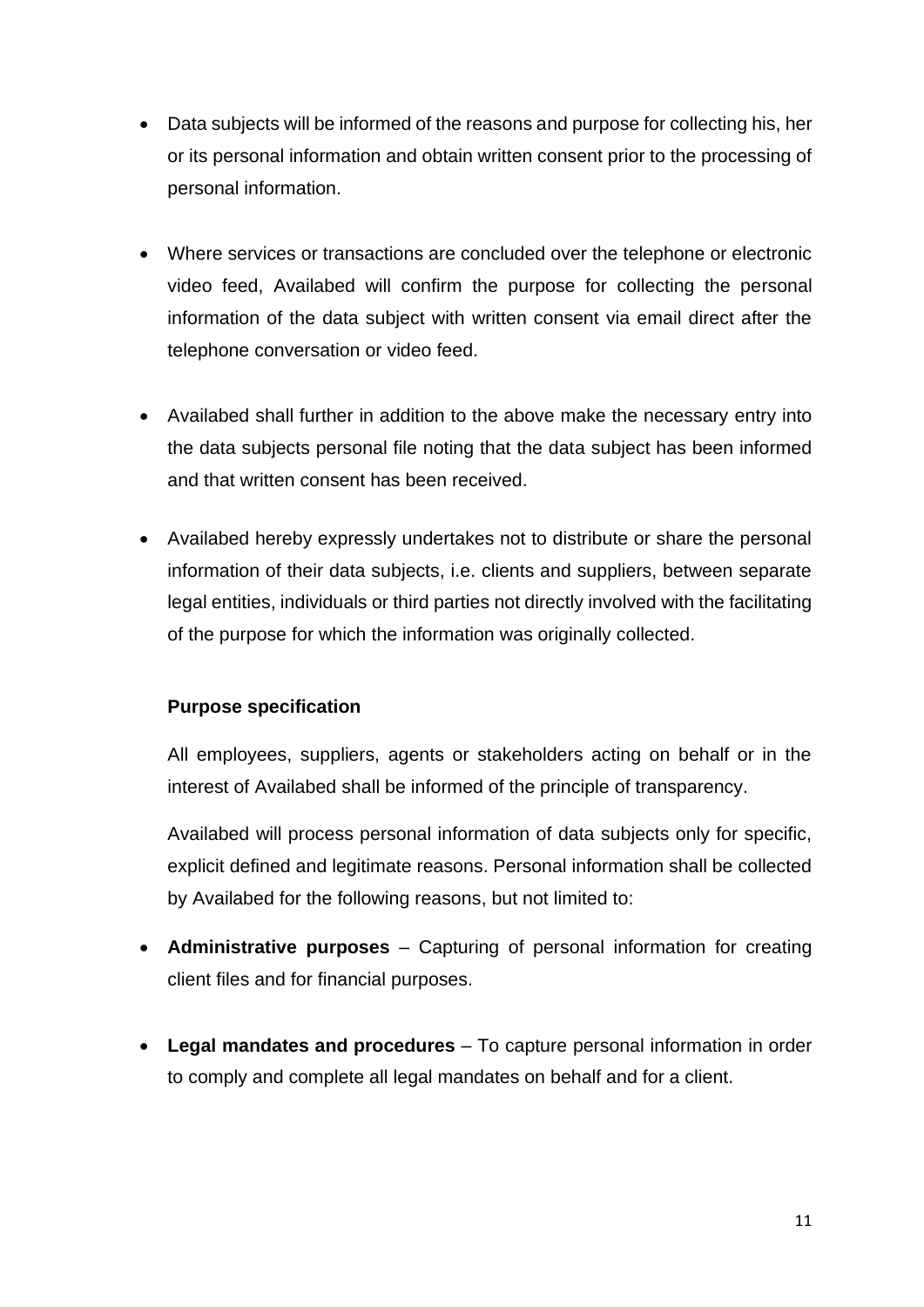#### **Further processing limitation**

Availabed will further process personal information for purposes of marketing to existing clients and potential further clientele.

Availabed shall only process such information with the written consent of the data subject and the process of processing of personal information shall be communicated to the data subject before such personal information is processed.

#### **Information quality**

Availabed will take all reasonable step to ensure that all personal information collected is complete, accurate and not misleading.

All personal information received from third parties other then the data subject, shall be confirmed with the data subject or by way of independent sources.

#### **Open communication**

Availabed will take all reasonable steps to inform and continuously inform the data subject that their personal information is being collected including for the purpose for which it is being collected and processed.

In addition to the above Availabed shall establish and maintain open communication to all data subjects who want to:

- Enquire whether personal information of them is being kept by Availabed.
- Request access to related personal information, or
- Request Availabed to update or correct related personal information, or
- Make a complaint concerning the processing of personal information.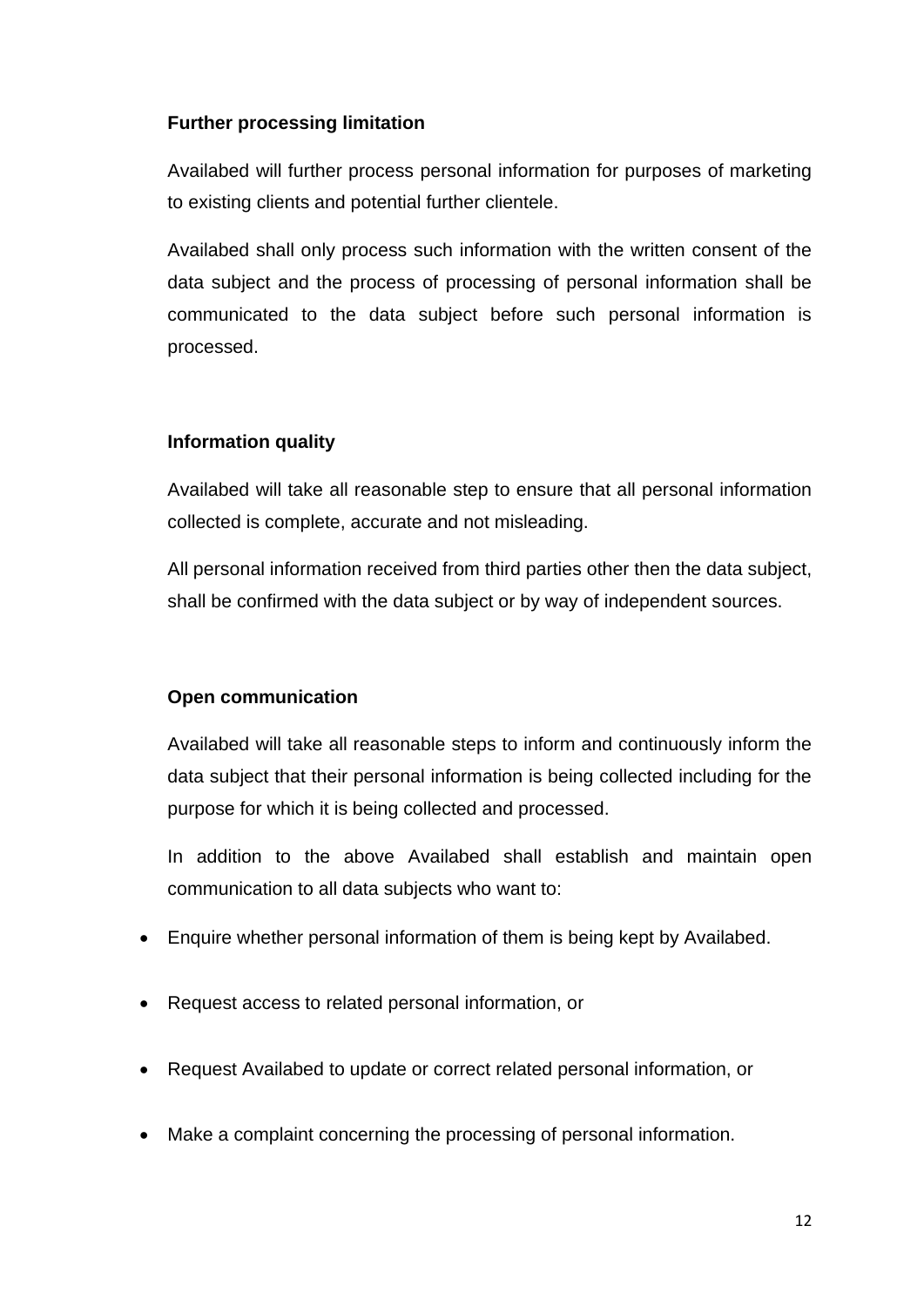#### **Security safeguards**

Availabed has the following security safeguard measures implemented:

- All personal information of data subject, such as medical records and personal information are stored and kept in filing cabinets which can only be accessed via a key in the possession of the Director.
- In addition to the above measures personal information of data subjects are also stored and accessed electronically via a server.
- Each employee has his or her own access details and before accessing a data subject's personal information the employee's access details must be entered.
- Availabed will on an annual basis review their current measures for storing, accessing personal information and combating cyber-attacks, which will include reviewing of their IT service providers.
- All new employees shall undergo POPIA Compliance training and shall be required to sign an employment contract containing clauses pertaining to the use and storage of employee or data subject personal information.
- All existing employees shall be required to sign an addendum to their current contracts of employment containing consent and confidentiality clauses.
- Availabed shall ensure that all service providers or supplier enter into a service level agreement with Availabed, whereby both parties undertake and pledge their efforts to ensure that compliance is given to the provisions and regulations of POPIA.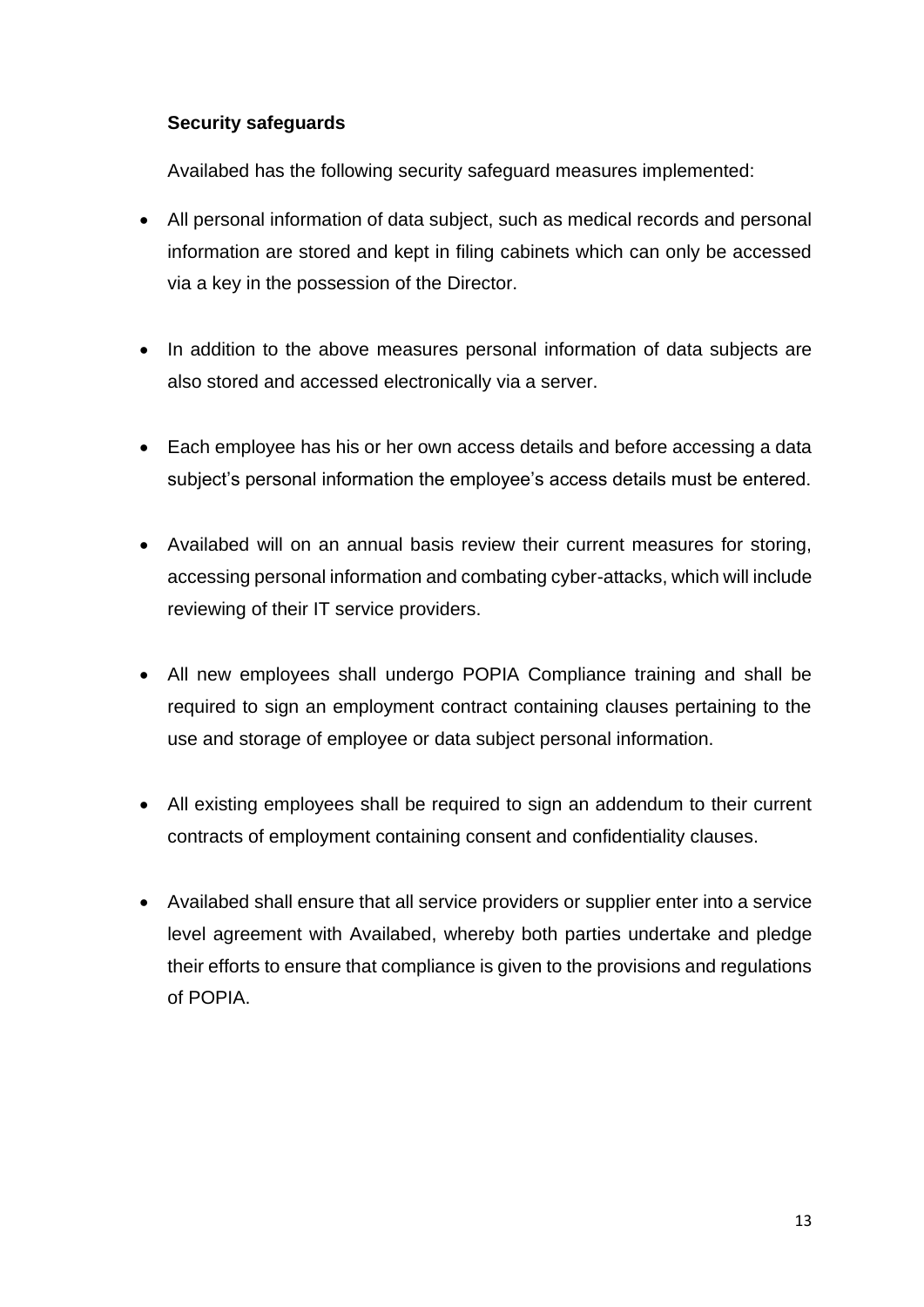#### **Data subject participation**

Availabed shall implement all necessary measures and protocol to ensure that a data subject is allowed to:

- Request that his, her or its personal information is corrected or deleted which is held by the company.
- Request that their information be removed from any form of direct or indirect marketing and be allowed to refuse any electronic newsletter or related marketing.

#### **5. Rights of data subjects**

Availabed shall ensure to inform their data subjects, i.e. clients and suppliers, of their rights conferred upon them in terms of POPIA.

Availabed will ensure that the following rights are given effect:

- (i) Right to access personal information.
- (ii) Right to have Personal Information corrected or deleted.
- (iii) Right to object to the processing of Personal information.
- (iv) Right to object to Direct Marketing.
- (v) Right to complain to the Information Regulator.
- (vi) Right to be informed.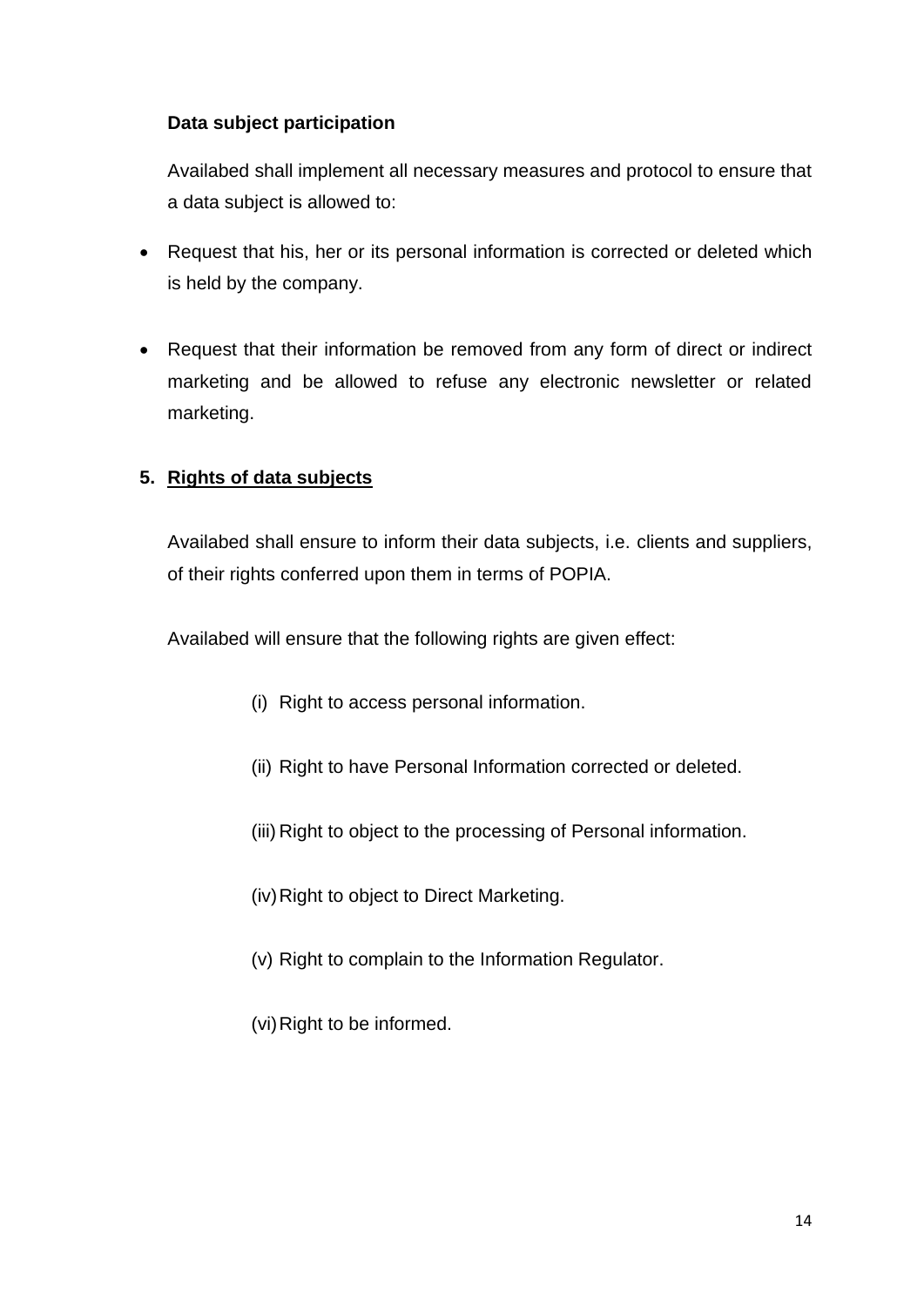#### **6. Information Officer**

Availabed appointed an Information Officer, whose details are as follows:

| Name and Surname | Michelle Raubenheimer    |
|------------------|--------------------------|
| <b>Capacity</b>  | Co-Owner                 |
| Telephone number | 082 057 8370             |
| Email address    | pretoria@availabed.co.za |

Availabed is unable to register the above appointed Information Officer in light of the Regulator's online portal not properly functioning.

A manual application for registration has been prepared and will be submitted electronically. The prepared application is available upon request.

#### **7. Specific duties and responsibilities**

#### **7.1. Owner / Director**

The Owner, Michelle Raubenheimer, shall at all times be held accountable and is ultimately answerable for the ensuring that Availabed meets its legal obligations in terms of POPIA.

The owner shall be responsible for the:

- Appointment of an information officer, and where necessary, a Deputy Information Officer.
- Ensuring that all persons processing personal information on behalf of Availabed:
- (i) Are appropriately trained and supervised to do so;
- (ii) Understand that they are contractually obligated to protect the personal information they come into contact with, and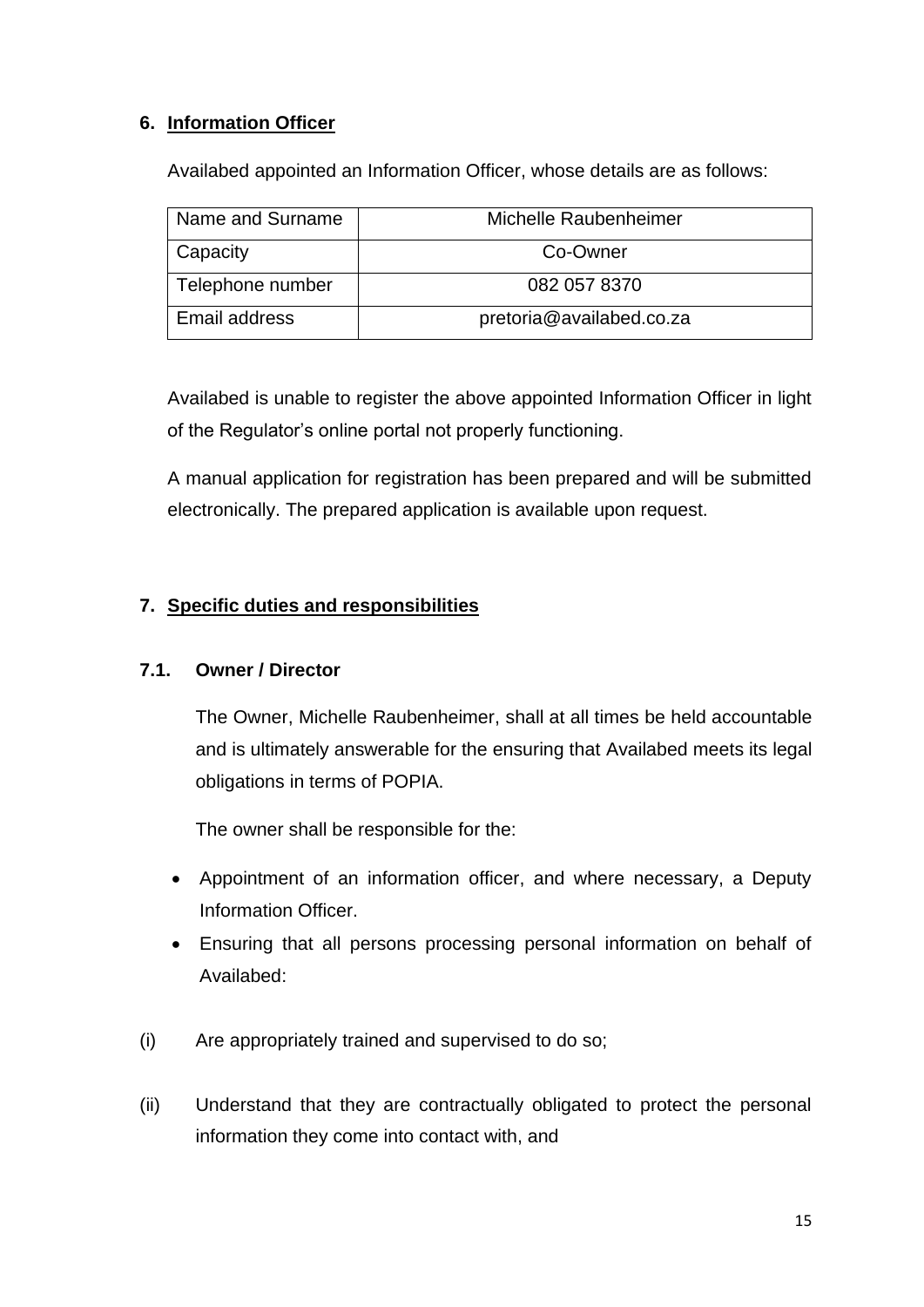- (iii) Are aware that a wilful or negligent breach of this policy's processes and provisions may lead to disciplinary action being taken against them.
	- Scheduling of a periodic POPIA Audit in order to accurately asses and review the ways which Availabed collects, holds, uses, shares, discloses, destroys and process personal information.

#### **7.2. Information Officer**

Availabed has appointed Michelle Raubenheimer, a Co-owner as their information officer.

The Information officer shall be responsible for:

- Taking steps to ensure that Availabed is reasonably compliant with the Provisions of the POPIA.
- Keeping the Owner updated about Availabed's information protection responsibilities under POPIA.
- Continually analysing privacy regulations and aligning them with Availabed's personal information processing procedures.
- Ensuring that POPIA Audits are scheduled and conducted on a regular basis.
- Ensuring that Availabed makes it convenient for data subjects, i.e. clients or suppliers, who want to update their personal information or submit POPIA related complaints to the company.
- Approving any contracts entered into with suppliers, employees or third-party stakeholders which may have an impact on the personal information held by Availabed.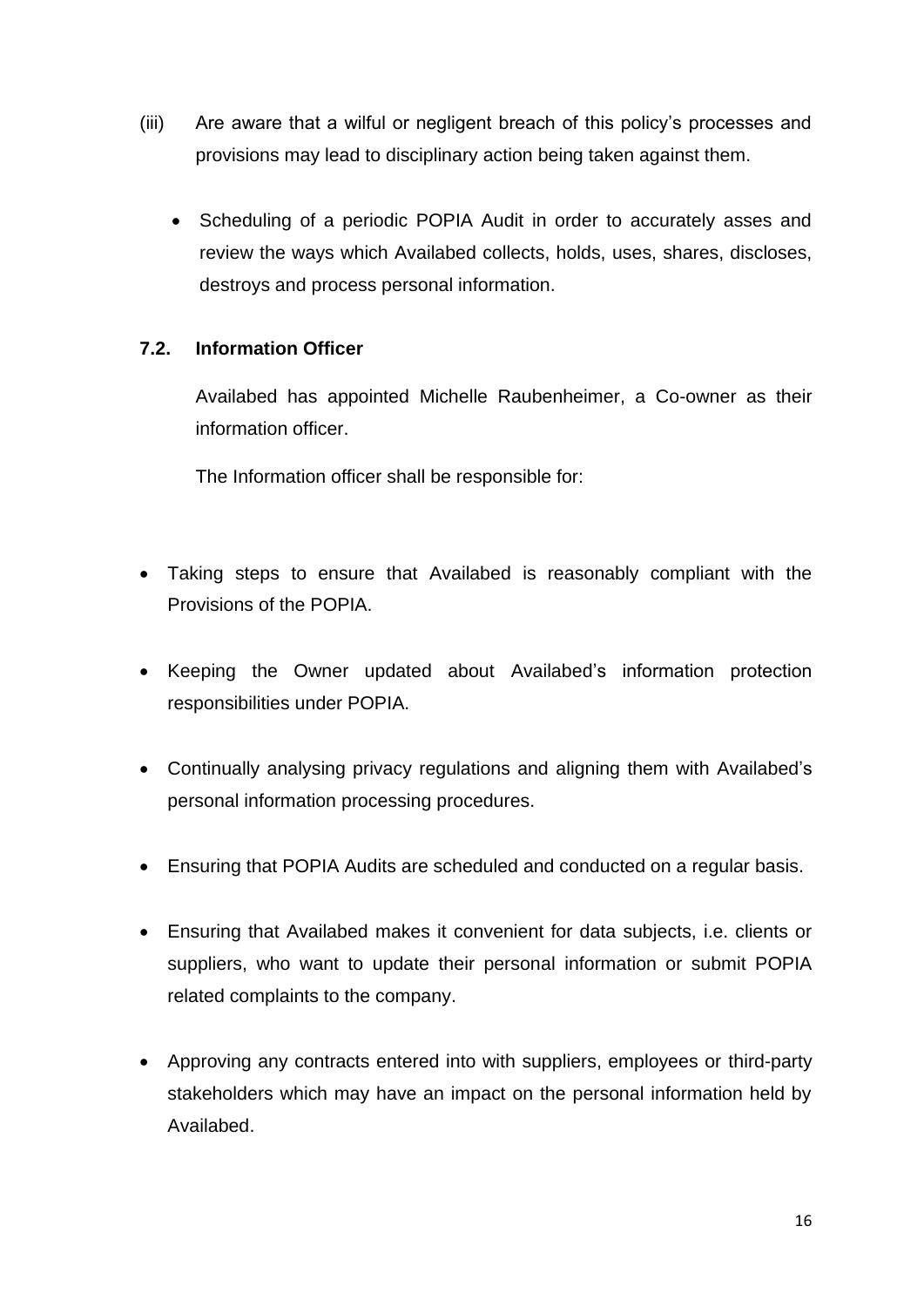- Ensuring that employees and other parties acting on behalf or in the interest of Availabed are fully aware of the risks associated with the processing of personal information and that they remain informed about Availabed's security controls, procedures and protocols.
- Ensuring and supervising the awareness training of employees and other individuals involved in the processing of personal information on behalf of Availabed.
- Addressing all POPIA related requests and complaints made by Clients or other data subjects.
- Working with the Information Regulator Authority in relation to any ongoing investigations. The Information Officers will therefore act as the contact point for the Information Regulator authority on issues relating to the processing of personal information and will consult with the Information Regulator where appropriate.

#### **7.3. Employees and other Persons acting on behalf of the Organisation**

All employees and other persons acting on behalf of Availabed will during the course and in line with their performance of their duties gain access to and become acquainted with personal information of clients, suppliers and other employees. They are required to treat personal information as a confidential business asset and to respect the privacy of the data subjects.

Employees and other persons acting on behalf of Availabed may not directly or indirectly utilise, disclose or make public in any manner to any person or third party, either within Availabed or externally, any personal information, unless such information is already publicly known or the disclosure of the information is necessary for the employee or person to perform his or her duties.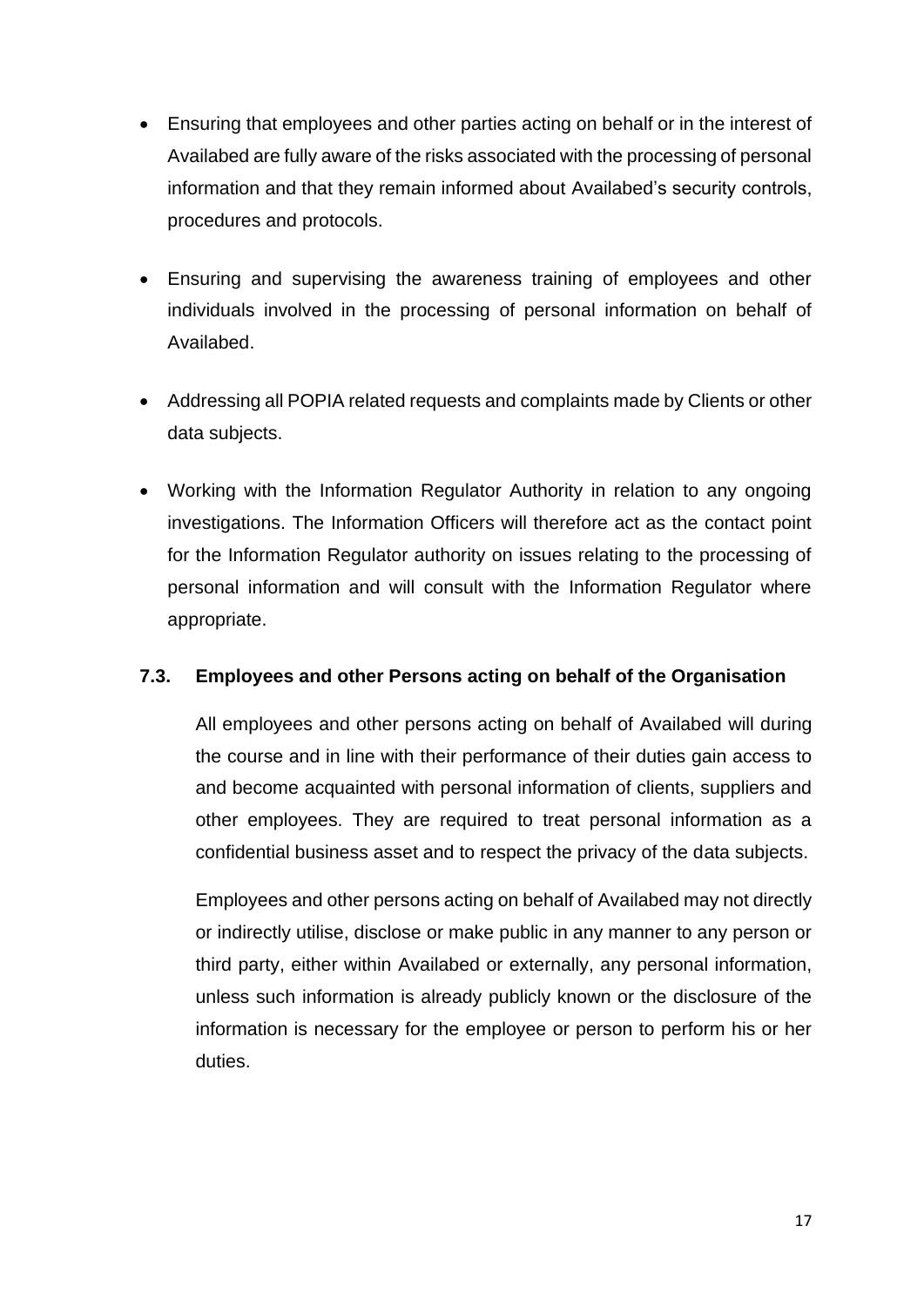Employees and other persons acting on behalf of Availabed will only process personal information after written informed consent has been given by the Client, employee, supplier or any other third party.

Employees and other persons acting on behalf of Availabed shall be responsible for:

- Keeping all personal information that they come into contact with secure, by taking sensible and reasonable precautions and following the guidelines as set out in this Policy document.
- Ensuring that personal information is held in as few places as possible and necessary.
- Ensuring that personal information is encrypted prior to sending or sharing the information electronically.
- Ensuring that all computers, laptops and devices such as tables, flash drives and smartphones that store personal information are password protected and never left unattended.
- Ensuring that their computer screens and other devices are switched off or locked when not in use or when away from their desks.
- Ensuring that where personal information is stored on paper and in hard copy, that such records are kept in a secure place where unauthorised people cannot access it. For example, in a locked drawer in a filing cabinet.
- Ensuring that where personal information has been printed out, that the paper print outs are not left unattended where unauthorised persons could see or copy the information.
- Taking reasonable steps to ensure that personal information is kept accurate and up to date.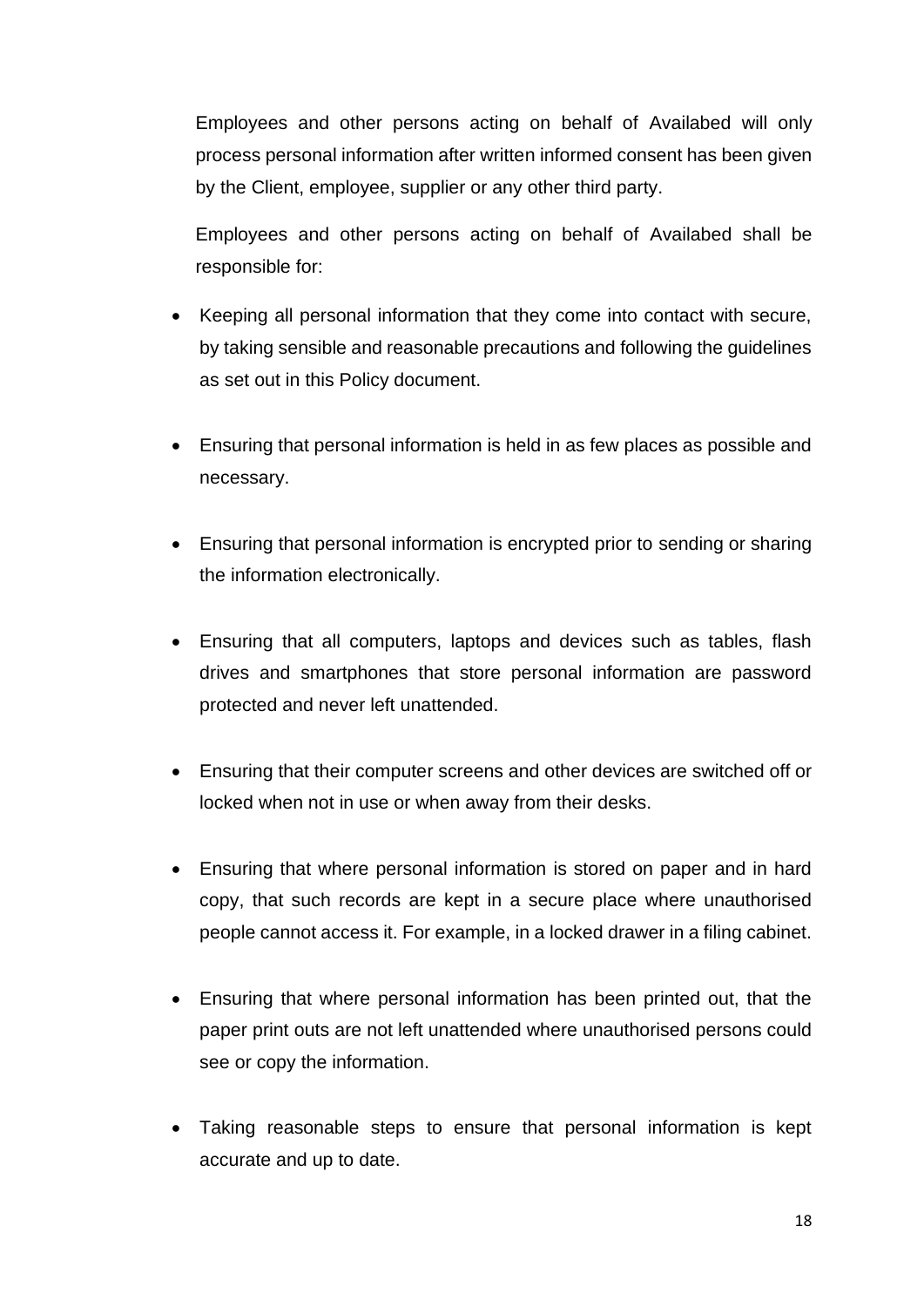- Taking reasonable steps to ensure that personal information is stored only for as long as it is needed and for the purpose for which it is needed and originally collected.
- Undergoing POPIA awareness training from time to time.

#### **8. POPIA Audits**

The appointed Information Officer of Availabed in association with other Directors and an appointed legal practitioner of their choice shall annually schedule and conduct POPIA Audits to ensure that the company remains compliant with the provisions of POPIA and all related directives from the Information Regulator Authority.

#### **9. Request to access personal information by data subjects and third parties**

Any request to access personal information by a client, employee, supplier or third party can be made via email to the Information Officer. The Information officer shall provide the requesting party with a Personal Information request form, to be completed and returned to the Information Officer.

Once the Information officer receives the Personal Information request form, he or she shall verify the information received and thereafter proceed with the request of the data subject.

All requests received by Availabed shall be processed within **14 (Fourteen) working days** from date when the completed Personal Information request form has been received.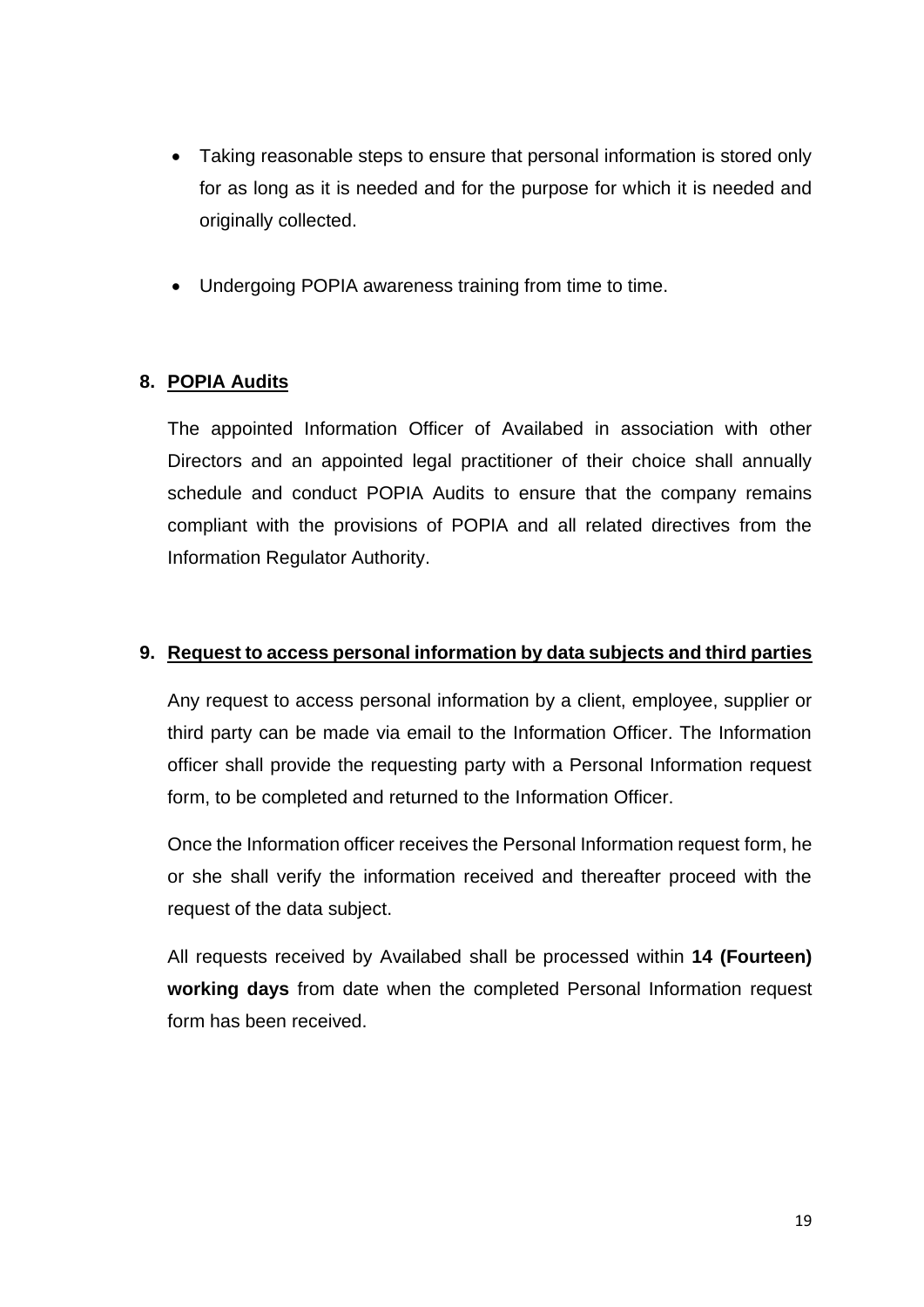#### **10.POPIA Complaints Procedures**

All data subjects have a right to complain and issue their complaints to the information officer of Availabed. Availabed takes all complaints very seriously and will address all complaints and issues swiftly and amicably.

The following complaints procedures shall be followed:

- (i) All complaints must be submitted to the Information officer via a completed POPIA Complaint form, which is to be submitted to the Information officer via email.
- (ii) The Information Officer shall provide the data subject with written acknowledgement of receipt within **2 (two) working days** after receipt of the completed complaint form.
- (iii) In the event that a POPIA Complaint form is received by any other employee or person other than the information officer, that employee or person shall within **1 (one) working day** ensure that the complaint is brought under the attention of the information officer. Failure by an employee to do so, shall subject him or her to disciplinary action.
- (iv) The information officer will carefully consider the complaint and address the complainant's concerns in an amicable manner.
- (v) The information officer is also tasked to determine whether the complaint is related to an error or a breach of confidentiality that has occurred and which may have a wider impact on Availabed's clients or other relevant third parties.
- (vi) The information officer will revert to the complainant with a proposed solution with the option of escalating the complaint to the Director within **14 (Fourteen) working days** of receipt of the complaint. The information officer shall also provide reasons for any decision taken and communicate any anticipated deviation from the specific timelines.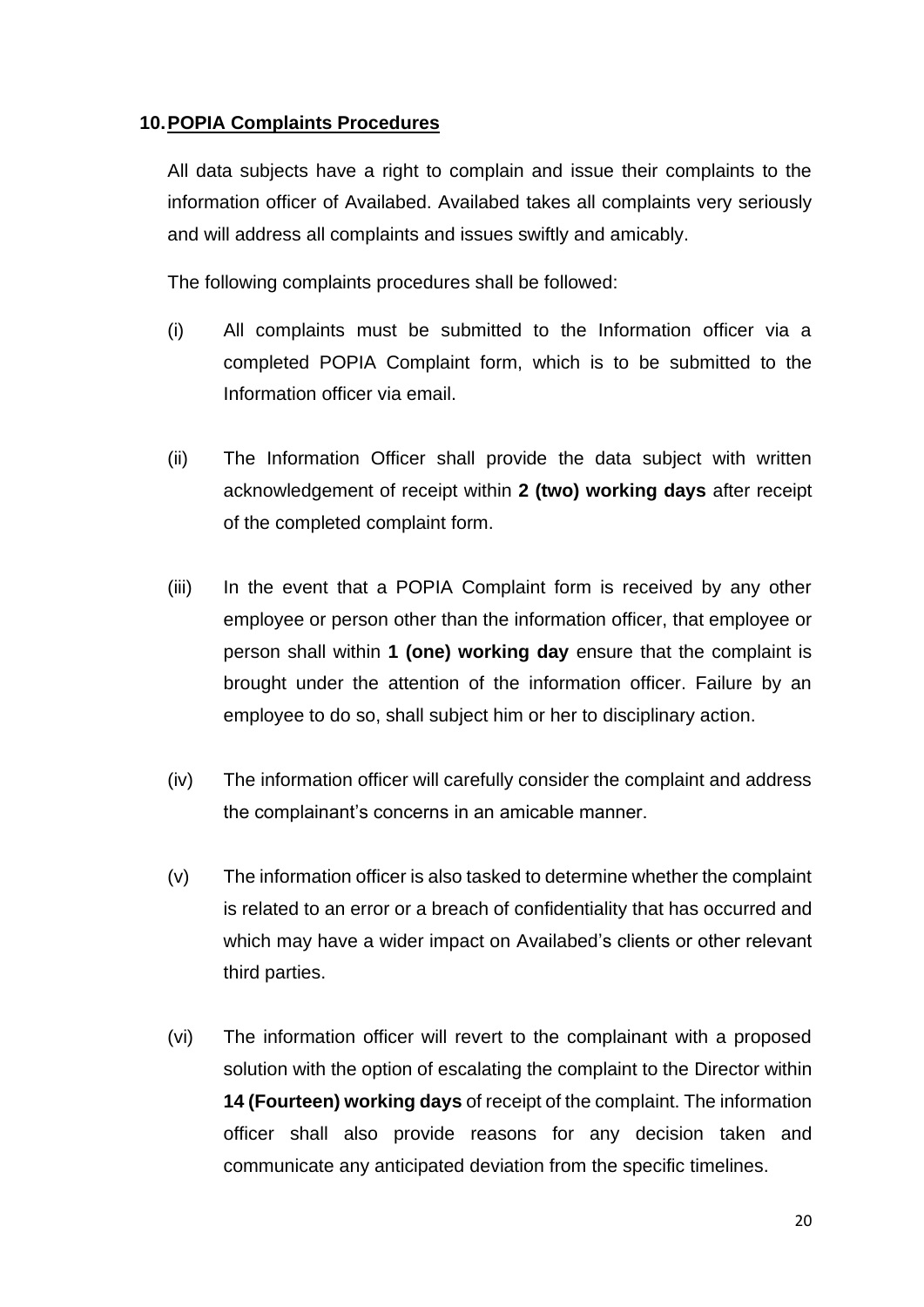(vii) In the event that the data subject is not satisfied with the Information Officer's decision and reasons, the data subject has the right to refer the matter to the Information Regulator Authority.

#### **11.Disciplinary Code of Conduct**

Availabed has provided training and will continuously provide awareness and training to its employees regarding the provisions and requirements of POPIA.

In the event that a POPIA complaint is received or a POPIA infringement investigation has been finalised, Availabed reserve its right to proceed with any administrative, legal and/or disciplinary action to be taken against the employee reasonably suspected of being implicated in any non-compliance of POPIA.

Any gross negligence or wilful mismanagement of personal information will be considered as a serious form of misconduct and Availabed may summarily dismiss any employee.